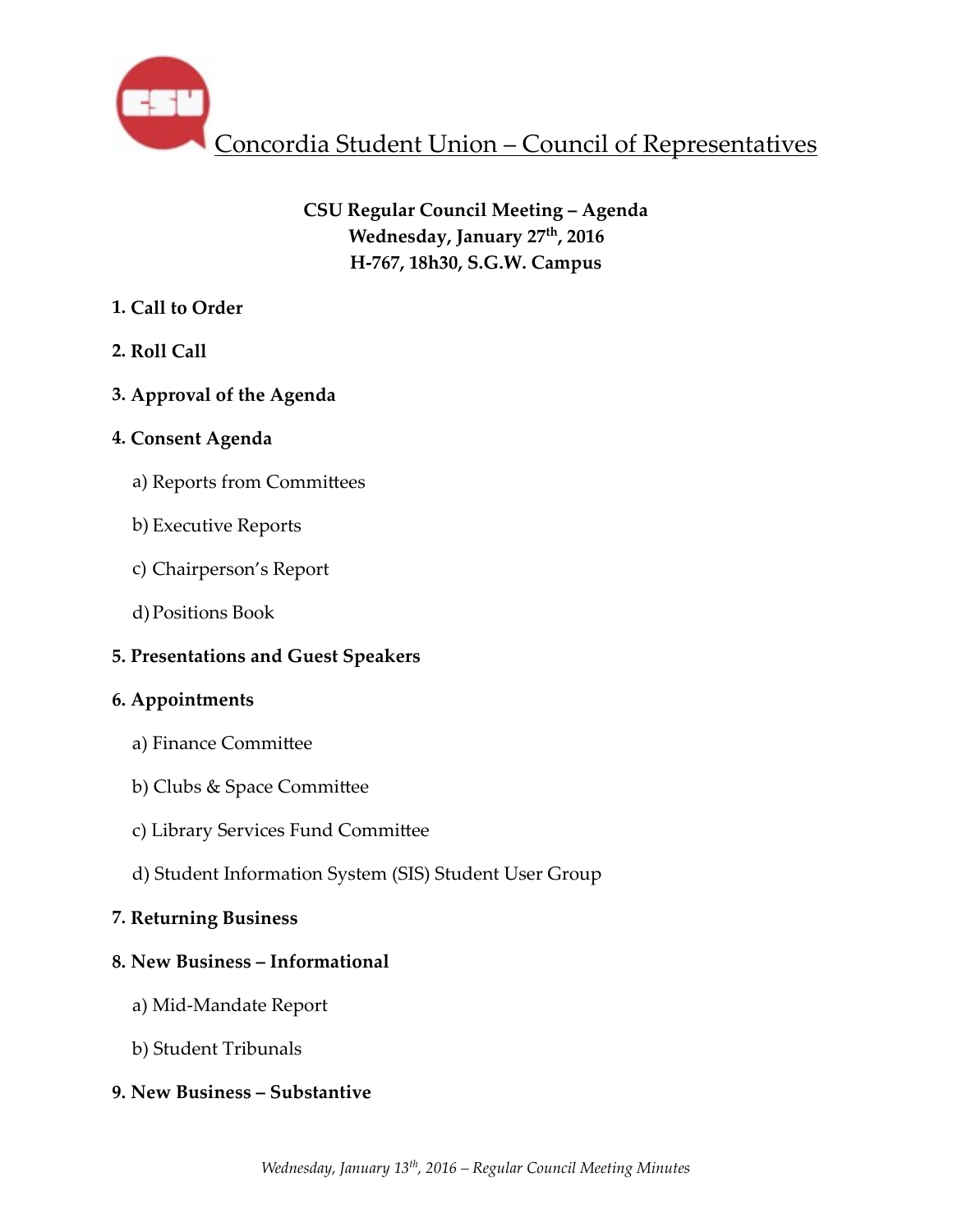

- a) January 13<sup>th</sup> RCM Minutes
- b) CATs
- c) Daycare Design Phase II
- d) CUSACorp Transition
- e) Joint Statement Concordia

## **10. Question Period & Business Arising**

- **11. Announcements**
- **12. Adjournment**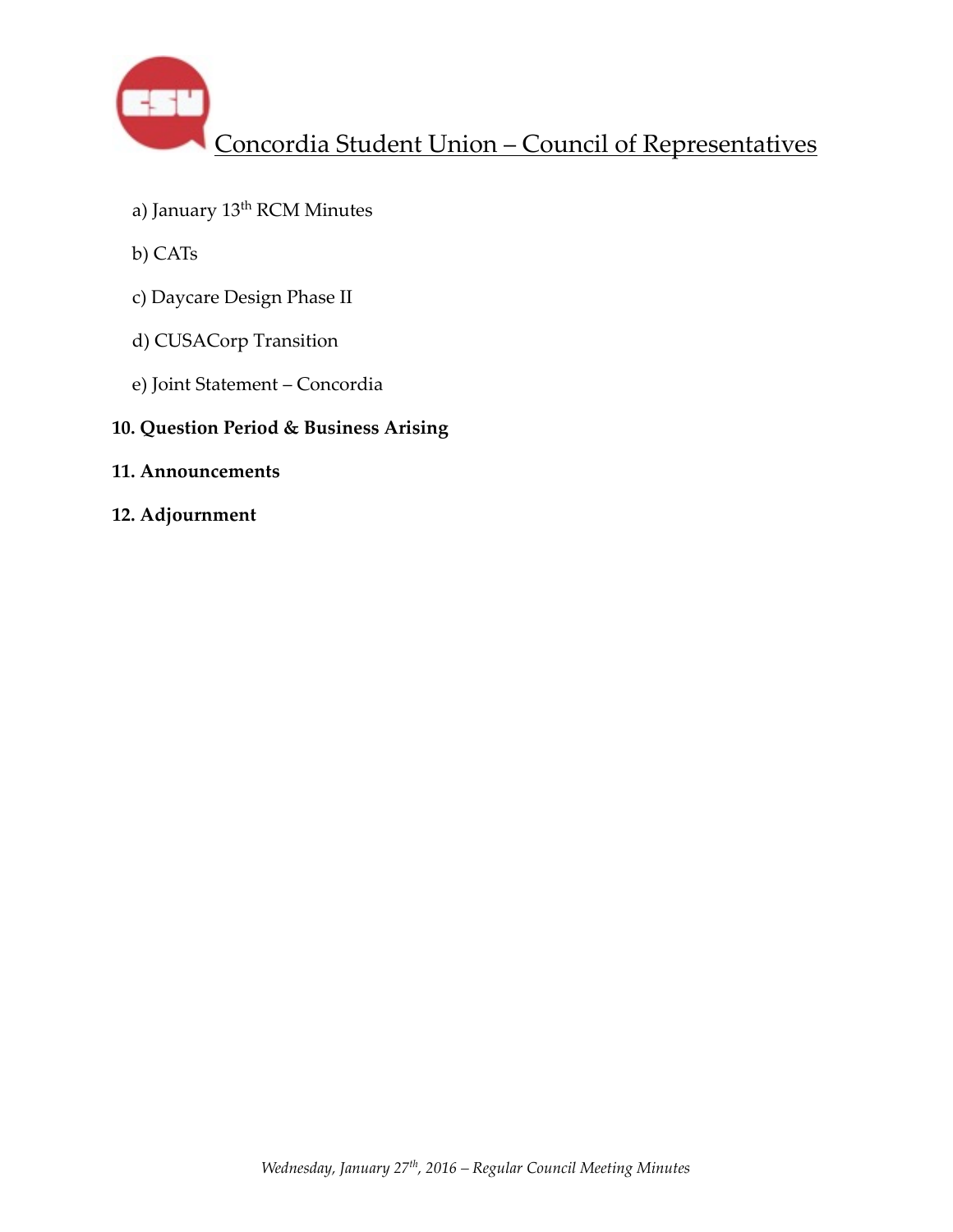

# **CSU Special Council Meeting – Minutes** Wednesday, January 27<sup>th</sup>, 2016 **H-767, 18h30, S.G.W. Campus**

## **1. CALL TO ORDER**

Meeting is called to order at 18h42.

We would like to acknowledge that Concordia university is on the traditional territory of the Kanien'keha:ka (Ga-niyen-gé-haa-ga), a place which has long served as a site of meeting and exchange *amongst nations. Concordia recognizes, and respects the Kanien'keha:ka (Ga-niyen-gé-haa-ga)* as the *traditional custodians of the lands and waters on which we meet today.* 

### **2. ROLL CALL**

Council Chairperson: *Mat Forget* Council Minute Keeper: *Caitlin Robinson*

Executives present for the duration of the meeting consisted of *Anas Bouslikhane* (Finance Coordinator), Gabrielle Caron (Sustainability Coordinator), Marion Miller (Academic & Advocacy Coordinator), John *Talbot* (Student Life Coordinator), *Gabriel Velasco* (External Affairs & Mobilization Coordinator), *Terry Wilkings* (General Coordinator) and *Chloë Williams* (Loyola Coordinator).

Councillors present for the duration of the meeting consisted of *Sami Beydoun* (ENCS), *Jenna Cocullo* (Arts & Science), *Rachel Gauthier* (JMSB), *Michael Giesbrecht* (Arts & Science), *Charles Gonsalves* (Arts & Science), *Hassan Jabri* (ENCS), *Adrian Longinotti* (Arts & Science), *Lucinda Marshall-Kiparissis* (Arts & Science), *Armani Martel* (Arts & Science), *Aloyse Muller* (Arts & Science), *Geneviève Nadeau-Bonin* (Arts & Science), *Marcus Peters* (Arts & Science), *Jason Poirier-Lavoie* (Arts & Science), *Benjamin Prunty* (Arts & Science), *Antoine Rail* (Fine Arts), *Leyla Sutherland* (Fine Arts), *Michael Wrobel* (Arts & Science) and *Rami Yahia* (ENCS). 

Executives absent for the duration of the meeting consisted of *Lori Dimaria* (Clubs & Internal Affairs Coordinator).

Councillors absent for the duration of the meeting consisted of *Joseph Betinjane* (JMSB), *Hayley Currier* (Arts & Science), Jana Ghalayini (ENCS), Sanaz Hassan Pour (Fine Arts), *Terry Ngala* (Arts & Science) and *Fadi Saijari* (JMSB). 

**Chairperson**: I received some regrets and requests for excusal – **Terry Wilkings** will be late because of a Board of Governors meeting and sends his apologies. **Joseph** will not be able to attend the meeting tonight. As for requests for excusal, Lori is requesting excusal for being sick. Ben is at an event tonight. **Hayley** can be here around 20h00.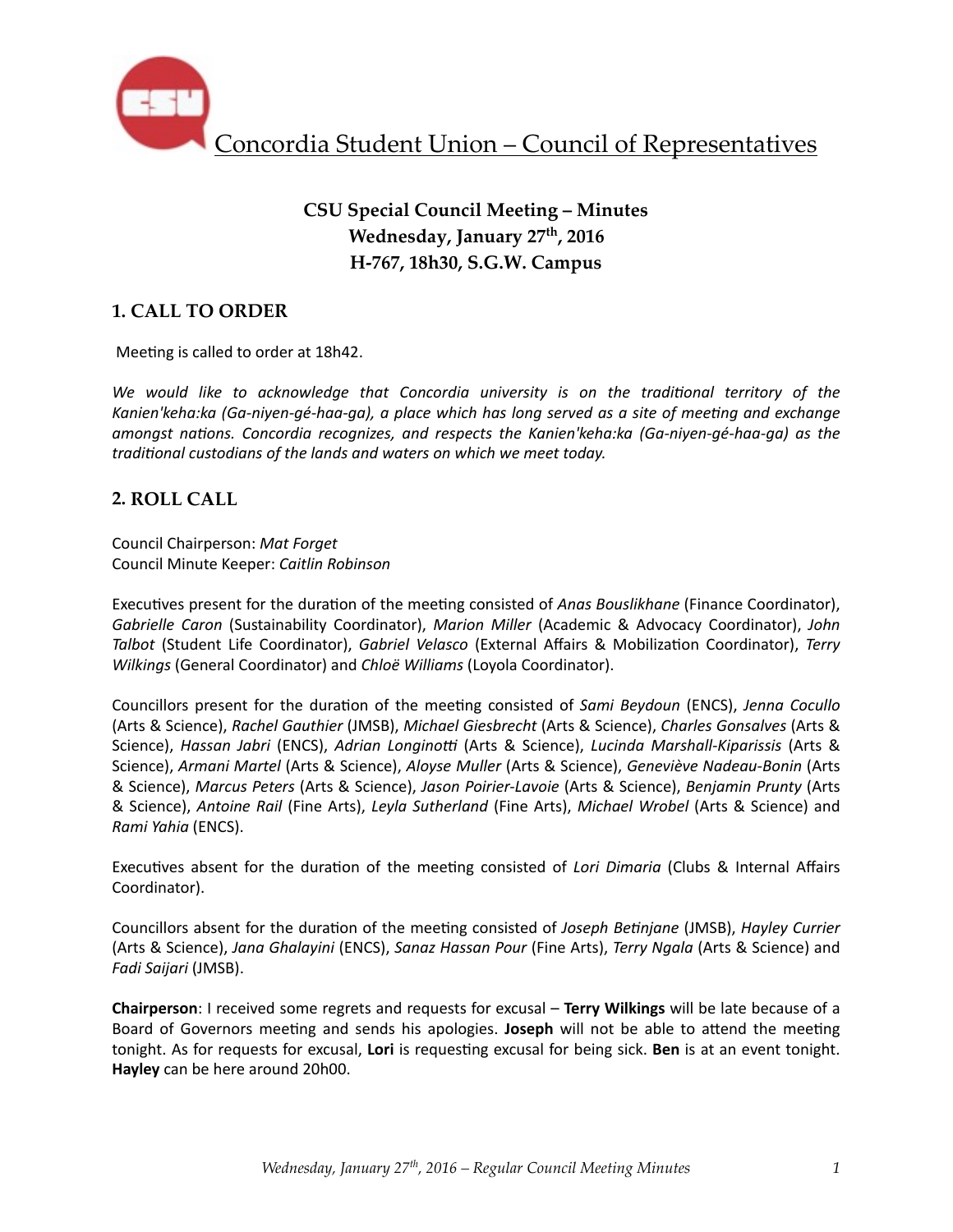

**Jenna Cocullo** moves to excuse Hayley Currier, Benjamin Prunty and Lori Dimaria. Seconded by **Aloyse Muller**. 

**VOTE** In favour : 13 Opposed: 0 Abstentions: 0

*Motion carries.* 

### **3. APPROVAL OF THE AGENDA**

**Jenna Cocullo** pulls the minutes of last meeting, to be *9. a) January* 13<sup>th</sup> RCM Minutes.

**Terry Wilkings** adds 9. f) Student Tribunals.

**Chloë Williams** adds 6. *b)* Club & Space Committee, 6. c) Library Services Fund Committee and 6. d) Student Information System (SIS) Student User Group.

Lucinda Marshall-Kiparissis moves to approve the agenda and all items under 4. Consent Agenda. Seconded by Adrian Longinotti.

**VOTE** In favour : 13 Opposed: 0 Abstentions: 0

*Motion carries.* 

#### **4. CONSENT AGENDA**

#### a) Reports from Committees

**Ratified by consent.** 

#### **b) Executive Reports**

**Ratified by consent.** 

### **c) Chairperson's Report**

**Ratified by consent.**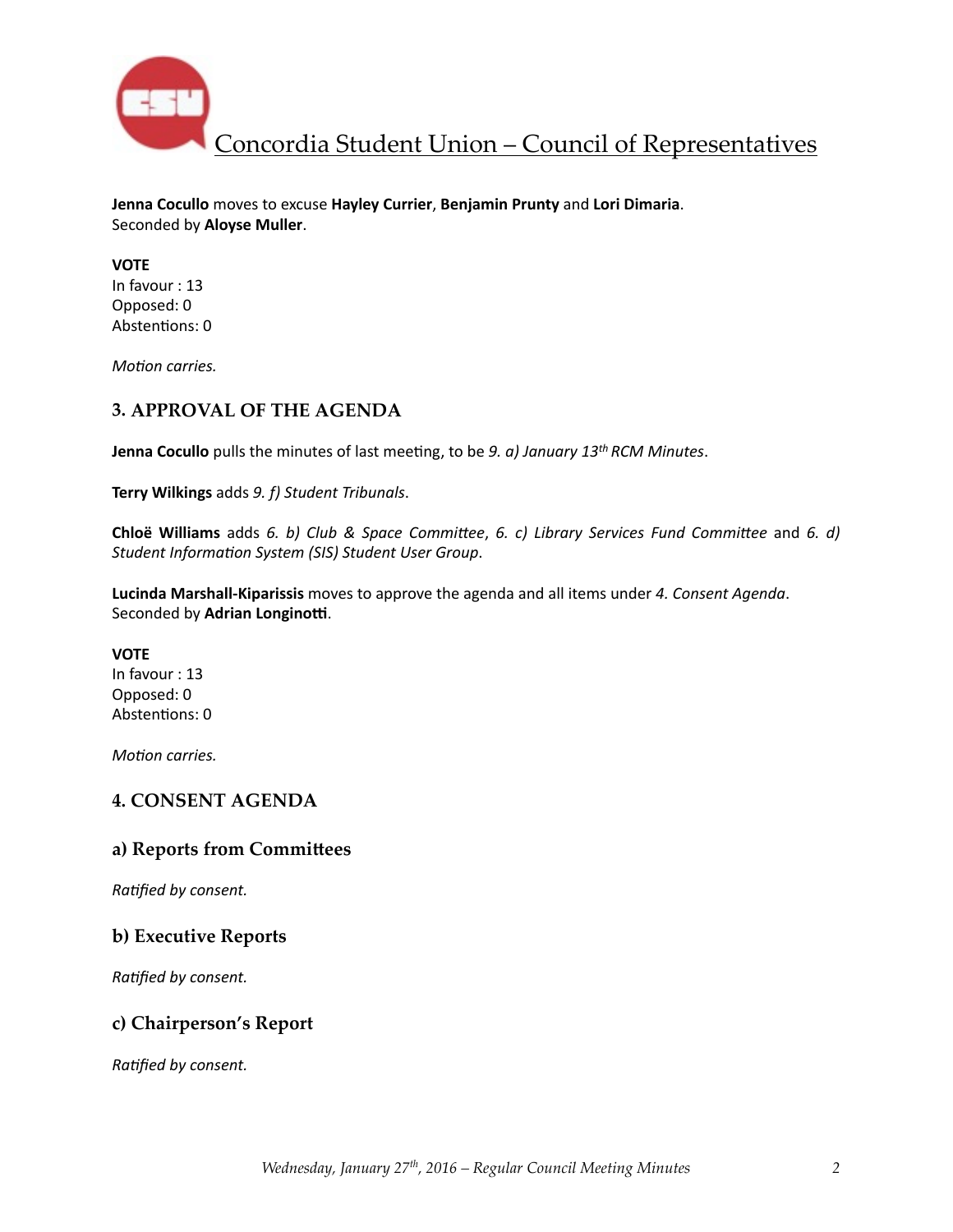

### **d) Positions Book**

**Ratified by consent.** 

## **5. PRESENTATIONS & GUEST SPEAKERS**

*No* presentations were made or guest speakers were present at this meeting of Council.

## **6. APPOINTMENTS**

#### **a) Finance Commi\_ee**

**Chloë Williams**: The Finance Committee oversees the CSU's finances and there is one (1) seat available. If any new councillors are not on committees, this is a great opportunity to join a committee. Typically councillors are on one or more committees.

### **b) Clubs & Space Committee**

**Chloë Williams**: The Clubs & Space Committee is responsible for overseeing clubs and spaces at Concordia and approve new clubs. There are two (2) seats open on the committee.

#### **c) Library Services Fund Commi\_ee**

**Chloë Williams**: This is a super fun committee and it oversees the joint fund between students and the library. The committee makes decisions on where the money from this fund goes. They have two (2) more meetings this year which are on Thursdays from noon to 14h00. If you have that time free, this is a good committee for you to join.

**Aloyse Muller** nominates himself. Seconded by **Lucinda Marshall-Kiparissis**. 

**Aloyse Muller**: I really benefited a lot from the laptops in the library as I do not have my own.

**Marcus Peters**: Can we get rid of the late laptop fees?

**VOTE** In favour : 13 Opposed: 0 Abstentions: 0

*Motion carries.* 

### **d) Student Information System (SIS) Student User Group**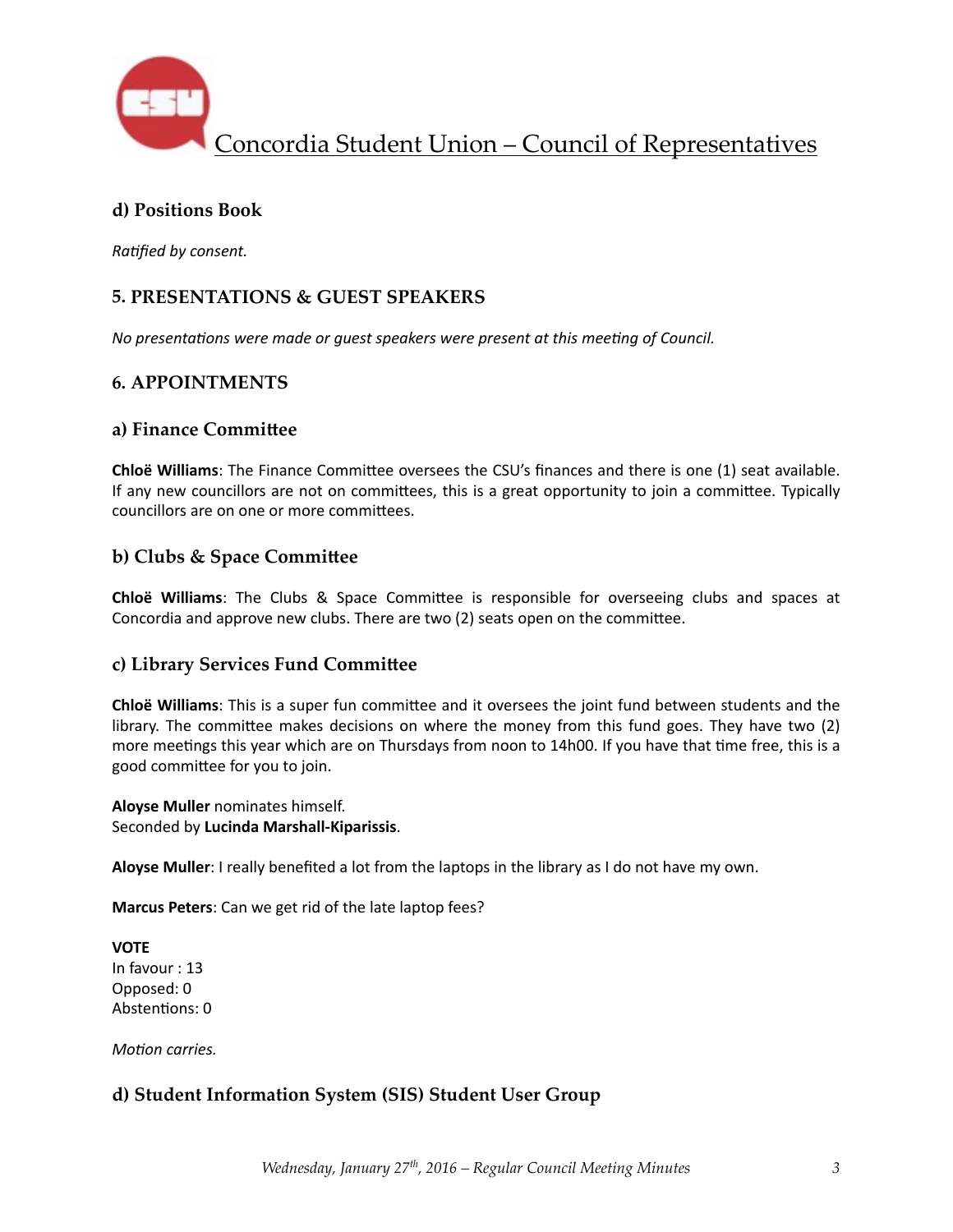

**Chloë Williams**: We use the SIS to sign up for classes. The university put together a committee of undergraduate students, graduate students and people from the SIS group to discuss issues. We are looking for an undergraduate student from Fine Arts or Engineering to sit on the committee. They will meet one  $(1)$  or two  $(2)$  times over the course of the semester. Meeting times are based on committee members' availabilities.

## **7. RETURNING BUSINESS**

*No returning business was discussed at this meeting of Council.* 

### **8. NEW BUSINESS – INFORMATIONAL**

#### **a) Mid-Mandate Report**

**John Talbot**: The Mid-Mandate Report was submitted. If anyone has questions, now is the time to ask. This serves us for institutional knowledge and the year-end report will build off of it. We have been doing a lot of stuff, most of which is listed, and you have received the content of the document but it will also look very pretty in its final form. The graphic designers will finish it and have it nicely done for next year's executives when they plan their work plans

**Geneviève Nadeau-Bonin**: Is this document only for executives and councillors or can non-executives and councillors read it?

**John Talbot**: Anyone with access to the Council mailing list can read it, but it is not a private document.

**Marion Miller**: I just want to be clear that the reports are now submitted, verified and going to the archives. 

#### **b) Student Tribunals**

**Gabriel Velasco** moves to table this point to the end of 9. New Business – Substantive. Seconded by **Geneviève Nadeau-Bonin**. 

**VOTE** In favour : 16 Opposed: 0 Abstentions: 0

*Motion carries.* 

### **9. NEW BUSINESS – SUBSTANTIVE**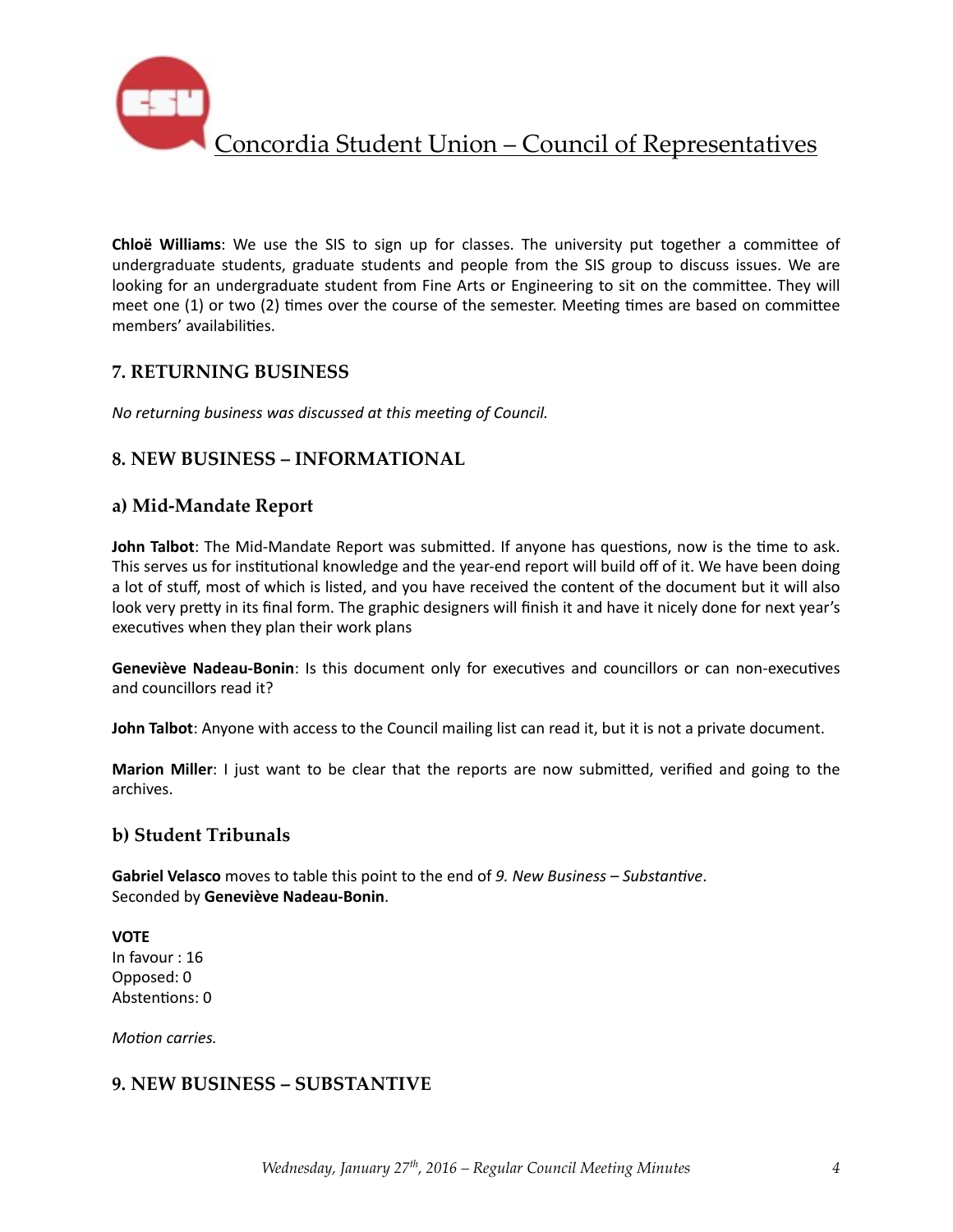

## **a) January 13th RCM Minutes**

**Jenna Cocullo**: I just wanted to make a correction to the minutes of last meeting. They stated that I was excused, but that was **Jana Ghalayini** not me.

**Marcus Peters**: Also, it was written that I said **Terry** had an intimating vocabulary instead of intimidating.

**Marcus Peters** moves to approve the minutes of the January 13<sup>th</sup> Regular Council Meeting. Seconded by **Jenna Cocullo**. 

**VOTE**  In favour : 16 Opposed: 0 Abstentions: 0

*Motion carries.* 

#### **b) CATs**

#### **Gabriel Velasco**:

WHEREAS the Concordia administration cosponsored charges against 25 students carrying out democratically decided upon mandates during the Spring student strike of 2015;

WHEREAS student associations have a right to make democratic collective decisions that are binding and respected by the entire Concordia Community;

WHEREAS these charges have forced students to undergo an arduous eight month long process that has had a negative impact on their mental health and academic performance;

WHEREAS the Concordia Against Tribunal (CATs) campaign was developed to stand in solidarity with charged students, in order to raise awareness as well as apply pressure on the administration;

WHEREAS students, professors and organizations have been singing onto the CATs demands as adopted by the CATs Assembly of Jan 12th, 2016;

WHEREAS according to article 11.6 of our positions book, the CSU "opposes the use of internal university judicial means against students to solve questions of a political nature."

BE IT RESOLVED THAT the Concordia Student Union officially sign on to the following list of demands; 

Drop the Charges

- University retract itself as a co-complainant
- Professors drop the charges
- Stop the tribunal's process immediately
- Reparations for students
	- Amnesty for all students charged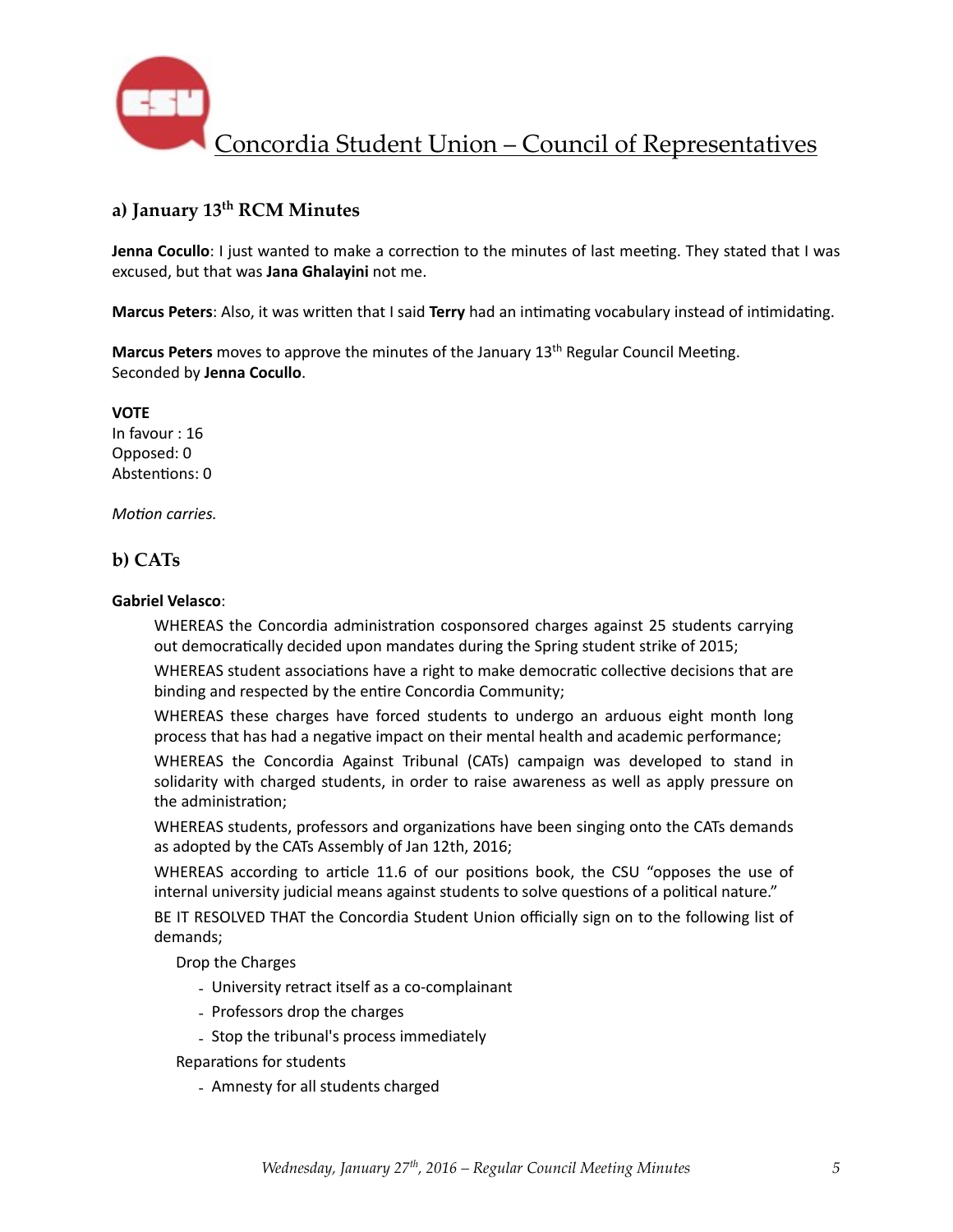

- Official letter of apology from the university
- Support to alleviate mental health impact suffered by students charged.

Seconded by **Marcus Peters**. 

**Gabriel Velasco**: We have talked about the campaign at Council and it has been in the reports coming from the External & Campaigns Committee. Right now, we are at the stage in the campaign where we are looking for support from different organizations. Some have already signed on and there are more to come. I have emailed all the fee-levy groups and student associations and we are looking not only at student and professors, but organizations to support the campaign in order to demonstrate that the entire university is against the actions they took. In a symbolic way, I thought that it would be good if the CSU itself adopted these demands in an official way from Council to get the ball rolling with other organizations to sign on.

**Jenna Cocullo**: Is part of the demands to change the Code of Rights and Responsibilities?

**Gabriel Velasco**: That was a discussion we had during the CATs assembly of January 12<sup>th</sup>, and there was a little bit of debate on what that meant and how the implementation would take place. A committee was struck with all those interested to look at that question, specially to see the actionable demands and come back with it at a further assembly. Right now, it is not a demand but in the future potentially something could develop.

**Charles Gonsalves**: There are some spelling mistake in the document.

**Gabriel Velasco:** Please edit without shame.

**Charles Gonsalves** moves to amend the motion to read "signing" not "singing". Seconded by **Michael Giesbrecht**. 

*Amendment is adopted via unanimous consent.* 

**Michael Giesbrecht**: It goes without saying, but regardless of political decisions, this is consistent with positions adopted by Council last year and in adopted this we are sticking with the Positions Book and positions adopted in the past.

#### **VOTE**

In favour : 14 Opposed: 0 Abstentions: 2 (Lucy, Armani)

*Motion carries.* 

### **c) Daycare Design Phase II**

**Marion Miller**: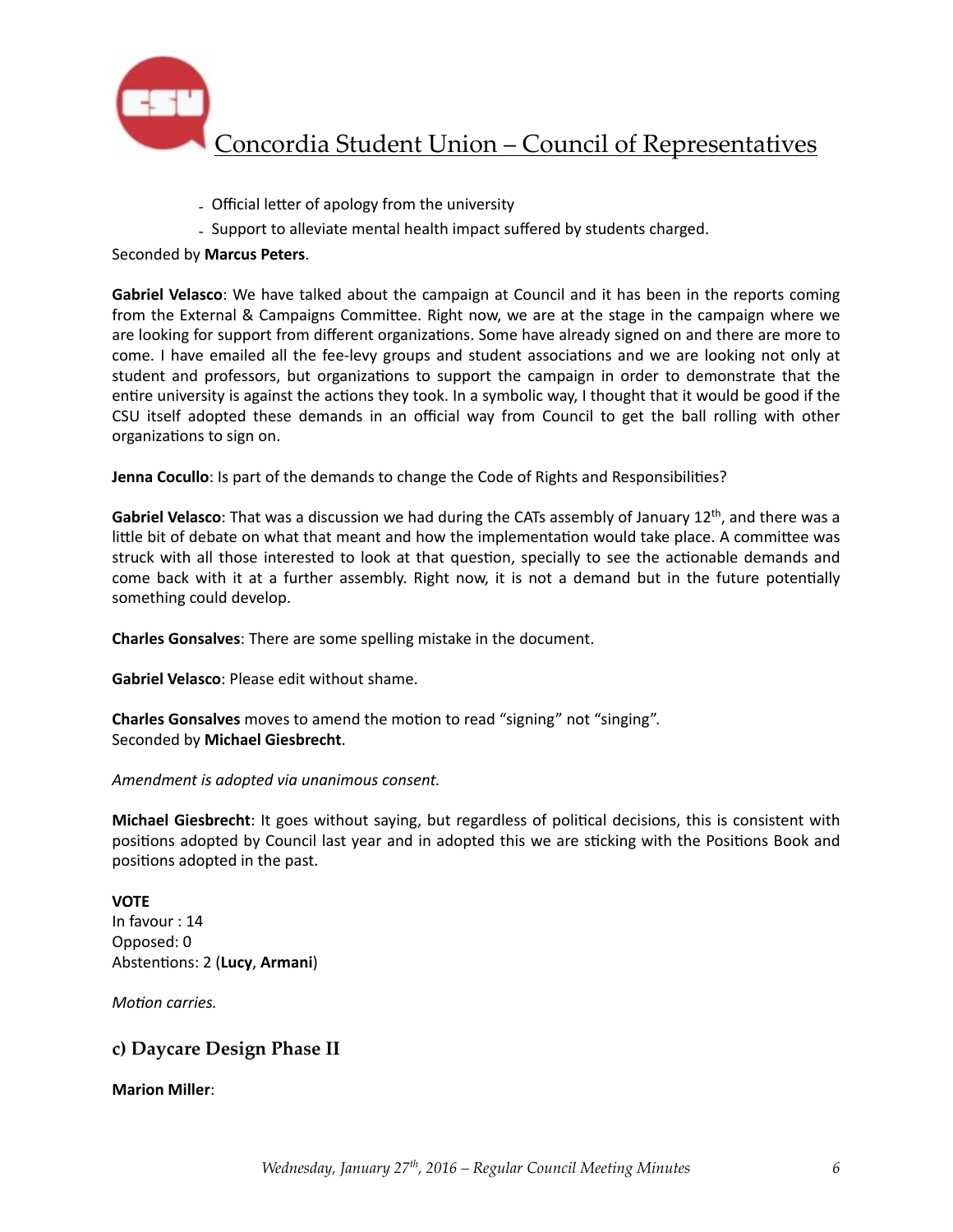

WHEREAS the CSU Daycare and Nursery is submitting a permit application with the Ministère de la famille in order to begin construction on the building secured at 1424 Bishop St;

WHEREAS the CSU has received a promising offers of services from two engineering firms with experience on childcare centre projects;

BE IT RESOLVED THAT a total of \$20 500, plus relevant taxes, be approved to complete the electrical/mechanical and structural engineering mandates for the CSU Daycare and Nursery project, to be expensed from the Student Space Accessible Education and Legal Contingency Fund;

BE IT FURTHER RESOLVED THAT the previous be contingent on the approval from the Fund Committee in accordance with Special By-Laws I and J.

Seconded by **Leyla Sutherland**. 

**Marion Miller**: We actually got the architect that we have been working with since late spring of last year to put together a callout to ask for the services of engineers and put together the technical meat of the building and what we are looking for in a contract. We received several proposals from firms and looked through them together and saw that these had experience in CPEs or private daycares, so very relevant experience with the project. We would like to get them started on the technical plans for the building. 

**Aloyse Muller**: There are two (2) different firms here, could you expand on what each is doing?

**Marion Miller**: The people who know about building stuff looked these over – one firm is mechanical/ electrical so they are doing wiring and things, and one is structural so doing things like rebuilding and fixing staircases. PLANÉKO is the mechanical and electrical firm, and HAVRE is the structural side.

Aloyse Muller: Are there any other firms being hired to do work?

**Marion Miller**: These firms will prepare the plans to go to construction then do they oversight during the construction period. Unfortunately, the MegaBlocks that the Engineering department donated were not enough to structurally secure the building so we have hired these firms.

**VOTE**  In favour : 15 Opposed: 0 Abstentions: 0

*Motion carries.* 

### **d) CUSACorp Transition**

#### **Terry Wilkings**:

WHEREAS Council mandated the executive to begin the process of dissolving CUSACorp in the Summer of 2015;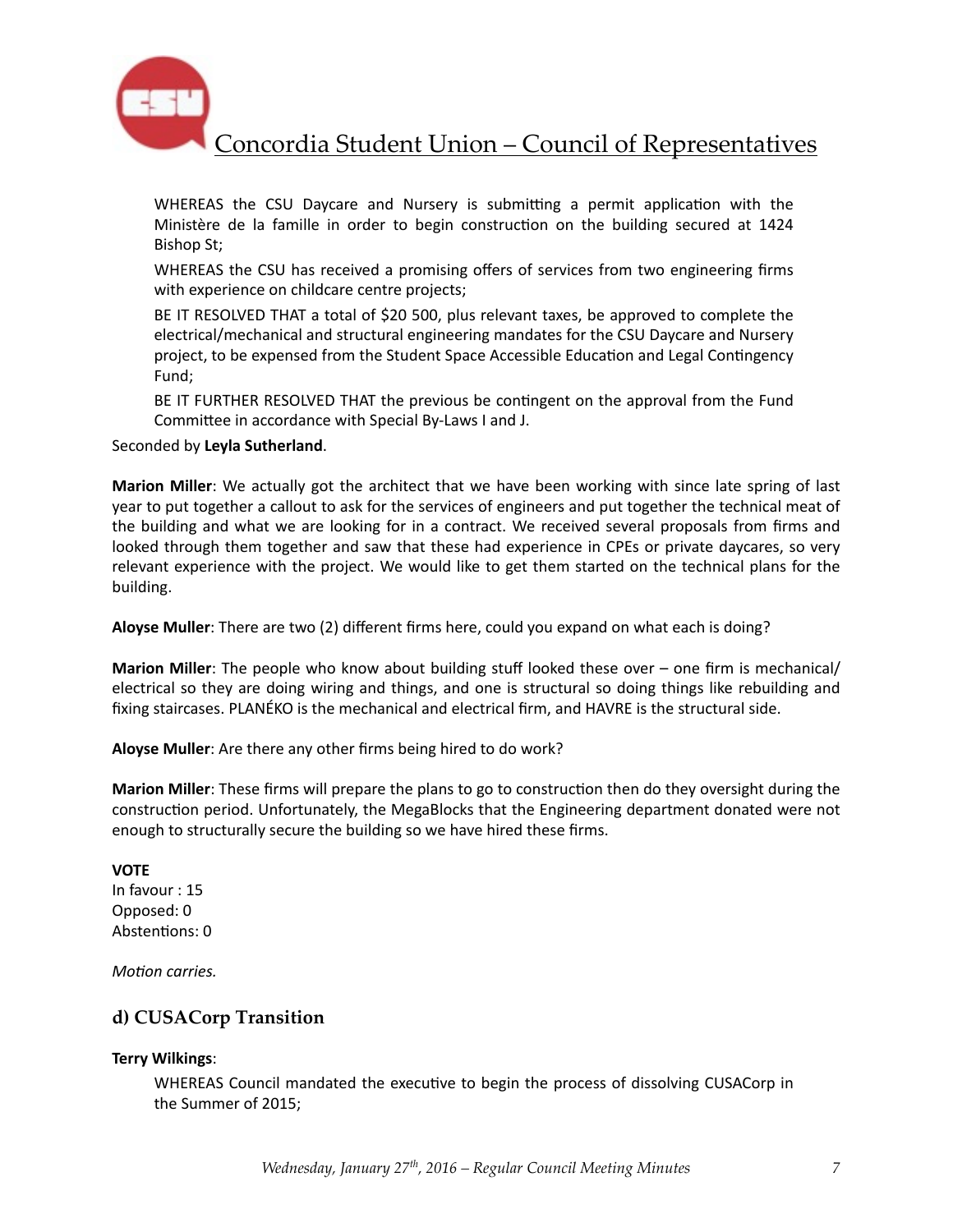

WHEREAS the legal independence of Reggies is in the longterm interest of the CSU, Reggies' own management and the broader Concordia community;

WHEREAS the Cooperative de Développement Regional de Montreal-Laval (CDR) has contributed to the creation of almost 300 cooperatives since 1983 and has previously collaborated with the CSU in the development of the HIVE café;

BE IT RESOLVED THAT Council approve the contract for services from the CDR and the associated \$868.06 expense from the Student Space, Accessible Education and Legal Contingency (SSAELC) fund in accordance with Special Bylaw I and J.

Seconded by **Marcus Peters**. 

**Terry Wilkings:** For folks not on Council up to the by-elections, this may be relatively new, but we passed a comprehensive proposal talking about the startup of Reggies and transition of governance. When we went over the timeline over the summer, we specifically focused on the front end of Reggies and making it operational so that students could take advantage of a community place and reopen it after a longoverdue pause to have a well-done and substantial renovation. Ultimately, students are quite pleased with what we have been able to produce and this is the second phase of that project. I had made an analogy and spoken with people who said it make sense, about how the front end of Reggies took precedence over the back end of its governance. For the ordinary student whose priority is to open Reggies, we figured this was important, but now we must discuss the longterm implications of the governance structure. In the proposal it talks about disassociating management and governance from the CSU, which itself has three (3) different organs – CSU and Council, CUSACorp and Reggies. Reggies is being overseen by CUSACorp and that led to conflation in terms of mandates of individuals. I think that over the years it has been quite well-know that it has had problematic governance issues and recurring deficits and has not been transparent and accountable. We would like to have greater independence for Reggies in order to focus the management of Reggies to strictly one mandate, as opposed to trying to have the organization managed by groups of students with other responsibilities like Council and like representing and defending the interests of students, along with the other roles we play as Council. There has been a conflation of mandates and responsibilities. What has been put together is a proposal to move forward with the independence of Reggies through a solidarity cooperative structure. The original document talked about turning Reggies into a not-for-profit focusing on serving the community and not trying to profit off student social activities, and I think that the governance model proposed still adheres to that. Unfortunately, after further consultation with our legal team, we came to the awareness of how the specific category that we were trying to incorporate under  $-$  a mutual benefit not-for-profit  $$ cannot apply to our circumstance because of how Reggies' primary operation is alcoholic commercial activities. The example given is Legion Hall, which has a lot of other activities besides alcohol, so they can maintain not-for-profit status and also serve alcohol. Although a lot of shows take place at Reggies and food is served, the primary function is to serve alcohol and that is not consistent with the laws around not-for-profit organizations and how we would like to move forward. This is an alternative, and Cooperative de Développement Regional de Montreal-Laval (CDR) has been around since 1983 and have worked to produce 300 cooperatives in Quebec and have a lot of experience, having worked with organizations who are cooperatives and service alcohol. There are some cooperative bars which are not student bars and they have worked with some of them, which gives us confidence in their capacity. Our intention is not to air the dirty laundry of Reggies, but to look to the future and a way to produce a model of governance with multiple stakeholders and a membership-driven direction. Those who frequent Reggies a lot and are passionate about using Reggies as a hub to promote student life can get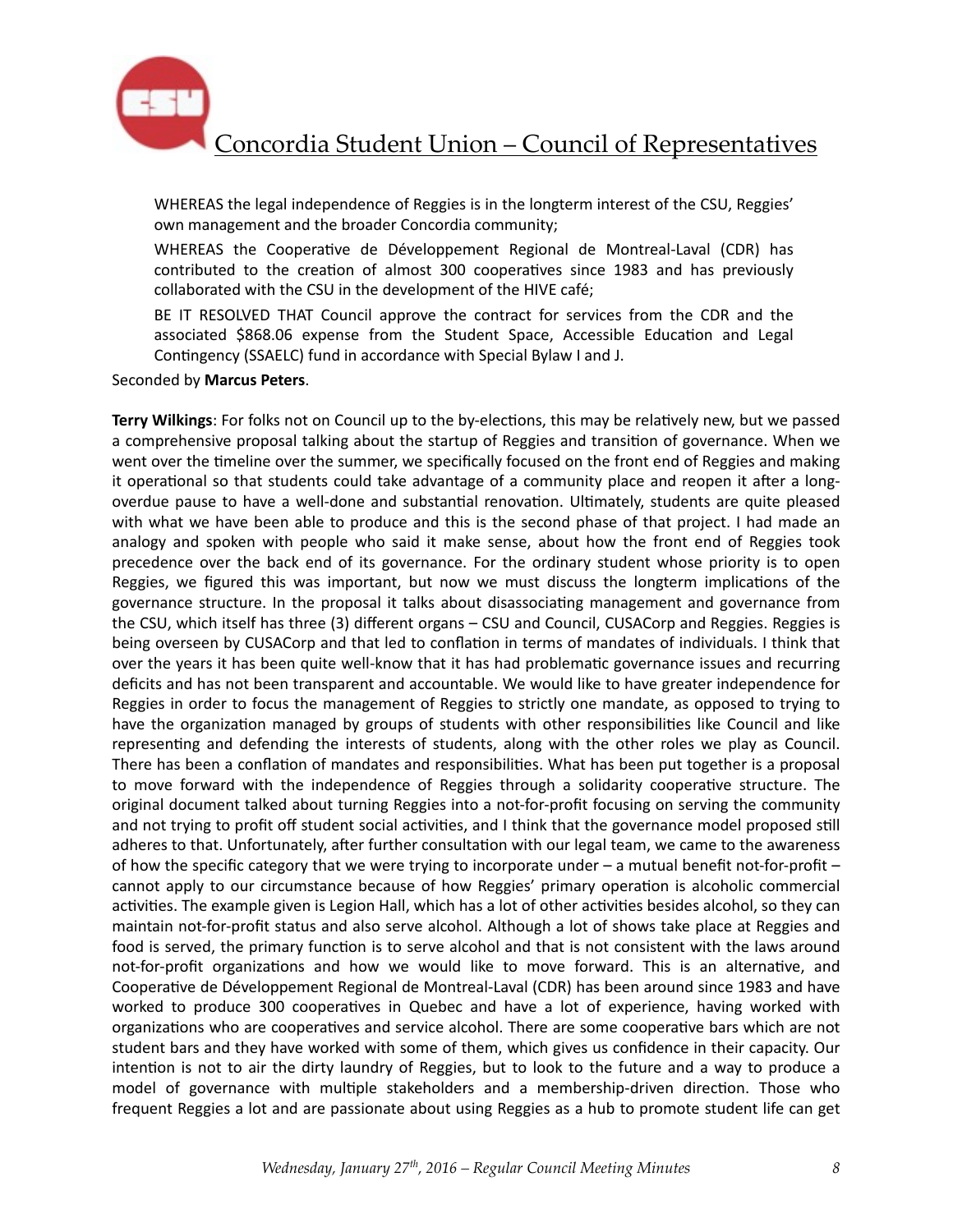

involved in that. By having an independent Reggies you are able to create a scenario where there is no ability for the CSU to financially relieve Reggies in the case where that they are facing financial issues. They will be legally responsible for maintaining their own balance of accounts and promote accountability and I think that this prevents a scenario where there is a lot of neglect in terms of oversight. That has been historical of this space.

Aloyse Muller: If I understand correctly, this would mean that Reggies would become member of CDR?

**Terry Wilkings**: CDR is a resource hub, they do consulting work. Throughout the first year of the Reggies cooperative, we can continuously consult them. They would help produce the bylaws, organize the first annual general meeting and I think that it is important that the inaugural board receive training about responsibilities. We could ask for assistance in preparing meetings and doing bylaws. They are more of a resources hub that you have access to by being a member. If we are unsure about certain legal aspects it is good to have someone to check in with without legal fees. They have tools for associative life and promoting a sense of community and best practices and you will have access to information on fiscal programs. CDR has, in the past, helped private entities turn in to cooperatives and have a natural transition take place on the fiscal side. Perhaps this will not be the case with Reggies because of the mentality of profit-driven operations, but all we are trying to do since the bar is set quite low in terms of performance is to breakeven and not be bailed out. These are some services to take advantage of and the fee is \$100, which is quite modest.

Aloyse Muller: This consulting comes with no strings attached?

**Terry Wilkings:** CDR is sponsored by the government and receives funding through I do not know which ministry. The government subsidizes their ability to charge less to cooperative groups across the province. 

Aloyse Muller: In a bright future when Reggies turns a profit, where would it go?

**Terry Wilkings**: That is an important question. Although there might be a perception on campus about what a cooperative is, it is not a not-for-profit entity, but has a social mandate written into its constitution. With Reggies, given the vibrant community it is embedded in, I am sure that they would be interested in fostering community-building like holding benefit shows or collaborating with other not-forprofit organizations like a partnership with Head & Hands. It is up to the members of the cooperative to decide what to do with the profits. There is the consideration of increasing staff wages or decreasing prices if possible.

#### **VOTE**

In favour : 16 Opposed: 0 Abstentions: 0

*Motion carries.*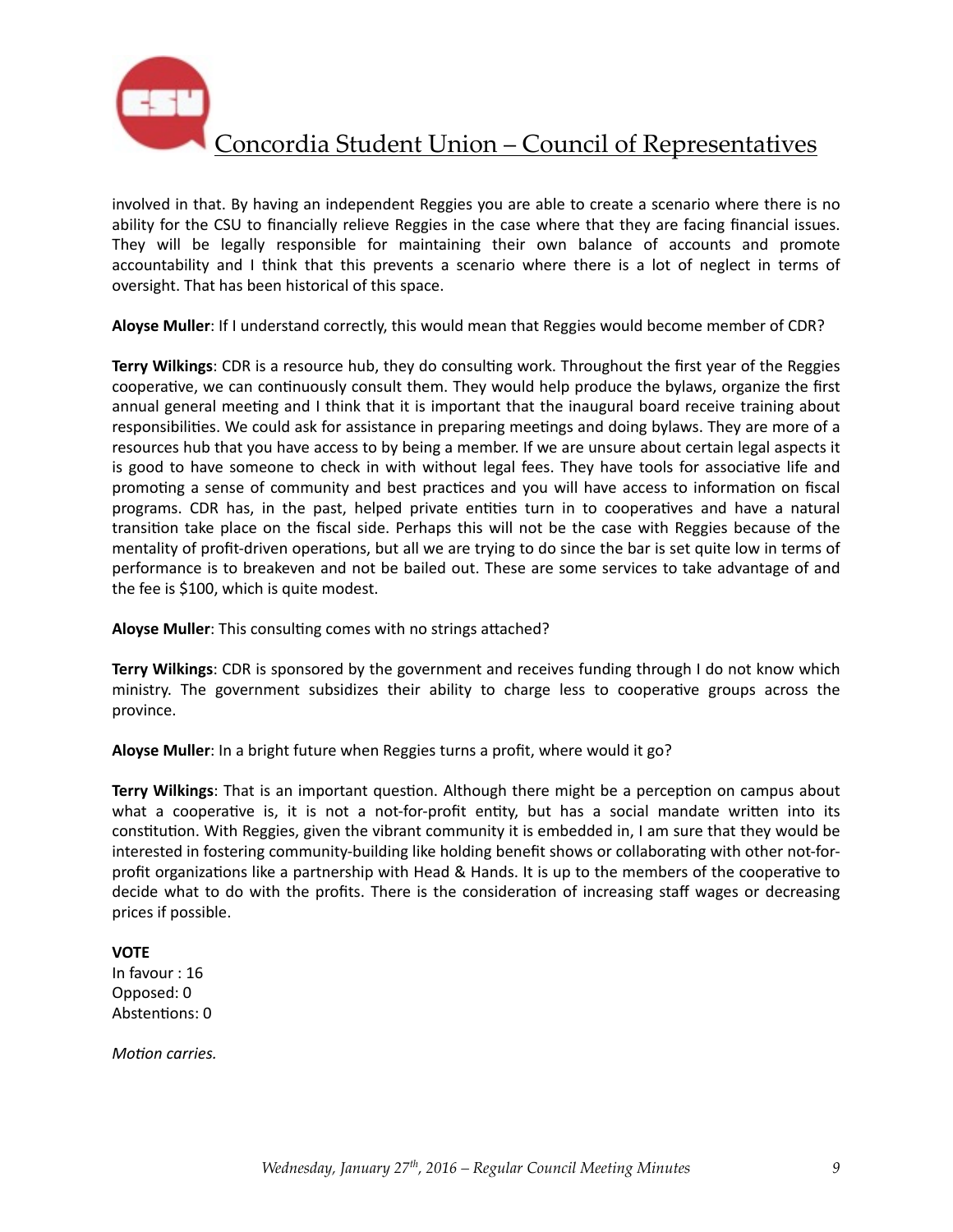

**Terry Wilkings**: I feel like it was a little ad hoc about how I just came in and the point came up, however it is important to recognize that there is a large impact by what we decided to do as Council. We saw an organization taking away from the mandate of the CSU, and a lot of the work we do in terms of representing the university and campaigns and projects will only be strengthened by having Reggies become independent of the CSU so that the CSU can concentrate on its core mission and Reggies can concentrate on student life. This wIll fundamentally change the way that Reggies is organized. This was a big deal and I am really happy to see that people are enthused by the direction Reggies is heading in.

**Charles Gonsalves** moves to take a fifteen (15)-minute. recess. Seconded by **Michael Giesbrecht**. 

**VOTE**  In favour : 16 Opposed: 0 Abstentions: 0

*Motion carries.* 

*Meeting enters recess at 19h22.* 

*Meeting reconvenes at 19h41.* 

#### **e) Joint Statement – Concordia**

Lucinda Marshall-Kiparissis moves to enter closed session. Seconded by **Marcus Peters**. 

**VOTE** 

In favour : 14 Opposed: 0 Abstentions: 0

*Motion carries.* 

*Meeting enters closed session at 19h42.* 

#### **Terry Wilkings**:

WHEREAS the CSU has held a number of positions against cuts to the academic sector and public sector, both through its board and through referendum;

WHEREAS the Academic Caucus has endorsed this statement;

BE IT RESOLVED THAT the CSU Council endorse the joint statement against budget cuts.

#### Seconded by **Marcus Peters**.

*Motion carries.*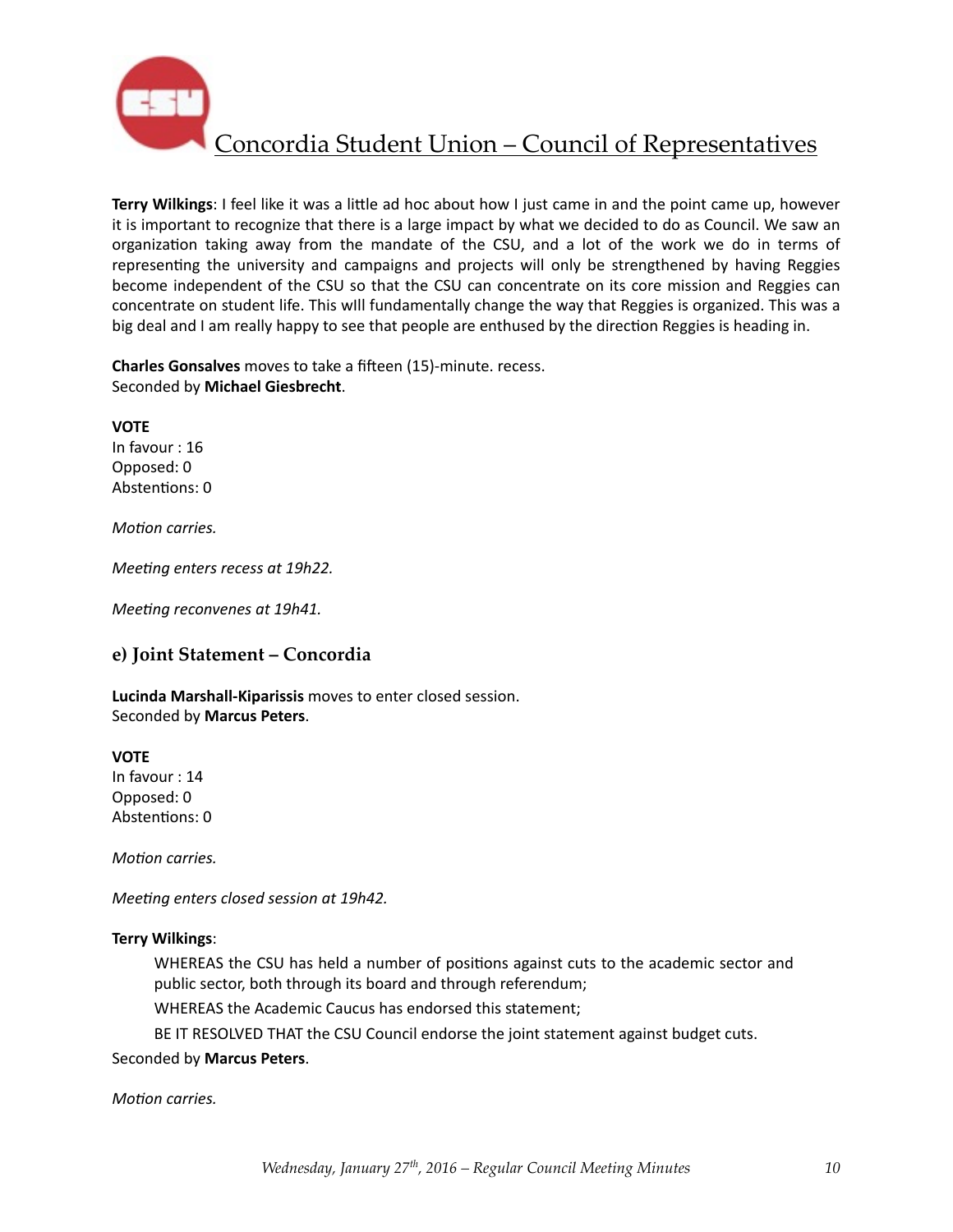

## **f) Student Tribunals**

**Marcus Peters** moves to enter open session. Seconded by **Lucinda Marshall-Kiparissis**. 

*Motion carries.* 

*Meeting enters open session at 20h39.* 

**Lucinda Marshall-Kiparissis** moves to ratify the decisions made in closed session. Seconded by **Jason Poirier-Lavoie**. 

**VOTE**  In favour : 16 Opposed: 0 Abstentions: 0

*Motion carries.* 

## **10. QUESTION PERIOD & BUSINESS ARISING**

*No questions or business arose from this meeting of Council.* 

## **11. ANNOUNCEMENTS**

Jason Poirier-Lavoie: The Political Science Student Association (PSSA) is going through accreditation. It is nerve-wracking and frightening. On Monday we only received 91 votes out of a needed 371. The following day we received 109 and today 110. We are at 295 votes with two (2) days to go so we need eighty (80) more people. This is the greatest turnout that the PSSA has ever seen. I would to thank all of who shared our posts and spread the word.

Adrian Longinotti: I am a big part of Electronic Music at Concordia (EMAC) and we have been working hard on a special event in collaboration with Nuit Blanche. This is one of the most renowned artistic festivals in the city and it is internationally renown. We are going to be partnering with them and Festival Chromatic, a music production company based in Berlin and Los Angeles and organizations such as ArtNest. Design students will be organizing a conference and exposition showcasing the work of students at Concordia on the 27<sup>th</sup>. There is a call for artists to all Concordia students interested in participating. As well, if you have any other groups who would like to get involved and get a little bit of exposure for their work, reach out to us because this is a great opportunity to meet and network with very great valued companies in the arts and music industries in Montreal. There will be different music companies and artists from different countries as well as other groups involved within that whole culture. This is a great opportunity to network and meet these people and I encourage all of you to spread the word through your networks. This is the first time that a Concordia not-for-profit association is getting involved with a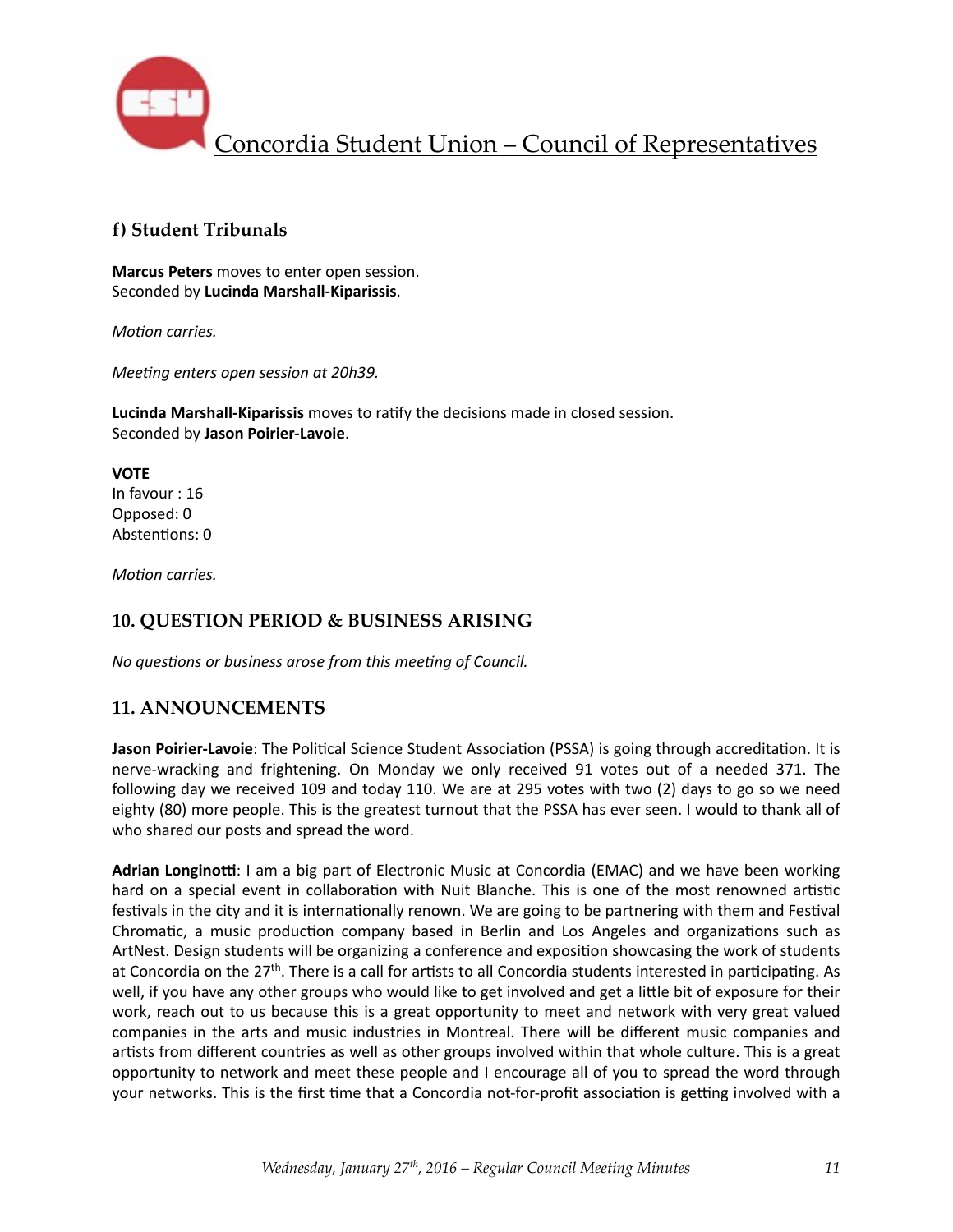

festival like this so it is good for our university. It is great exposure and I am happy to say that CJLO is on board with us. We are trying to do a live broadcast throughout the evening with them. I am passing flyers with the call for artists and will send links on the Council Facebook page for more information.

**Lucinda Marshall-Kiparissis**: Sustainability Concordia is hiring a new External and Campaigns Coordinator. The application deadline is January  $31<sup>st</sup>$ , so by the end of the weekend. This is an amazing job and you would work with amazing people. If there is anyone in your network interested in doing quality work on campus for sustainability, please direct them to a listing on Sustainability Concordia's website. This is a good job and people should apply for it.

**Terry Wilkings:** I have a question for **Adrian** – you said the day was 27<sup>th</sup> of February. Is that during reading week?

Adrian Longinotti: Yes, it is the end of reading week. For Nuit Blanche, the festivities are happening for two (2) weeks and this one from noon to 6h00. Refreshments will be sold until 3h00. It is an all-day event. 

Leyla Sutherland: I would like to invite you all and your networks to the Playground, which is happening at Loyola in the F.C. Smith complex from February  $17<sup>th</sup>$  to  $20<sup>th</sup>$ . It is a really exciting new model that the theatre department is trying out for productions. Back in the day, they would do six (6) productions a year but are now down to three  $(3)$ , but three  $(3)$  one  $(1)$ -play situations. This is a new model based on a project started in Vancouver called the Hive  $-$  a group of five  $(5)$  different pieces, which are all sitespecific in parts of the F.C. Smith complex. This is a new approach to interdisciplinary performance. One of the new programs in Fine Arts is merging three (3) programs. I am a part of it and excited, and this performance breaks down the hierarchies in a lot of productions. You attend, there is a bar and a chance to see five (5) different productions in the complex at the rate you want, and there is one pay-what-youcan night and one \$5 for students night. For \$5 or less, you can see five (5) different pieces of theatre. One part which is really important is politicizing accessibility issues around the F.C. Smith complex, as it is virtually inaccessible. In a wheelchair, very few places are accessible. It is important to us that that be politicized as part of the project. My own project and another are entirely accessible and my personal one takes place through the internet and cables onto monitors outside the chapel. The more people who attend, the better we will be in brining attention to these issues. The F.C. Smith complex finally got WiFi and the more people who use it, the more chance there will be of a permanent WiFi solution in the building. 

#### **Chloë Williams:** When does it start?

**Leyla Sutherland**: It starts at 19h00, but you may arrive and leave when you want.

**Chair**: I received the student status check for the semester and have distributed it. One person no longer on council is Terry Ngala, and as I understand, this is because of his burgeoning career in music and we wish him all the best.

**Aloyse Muller**: I was surprised to see some positions mentioned such as President and VP.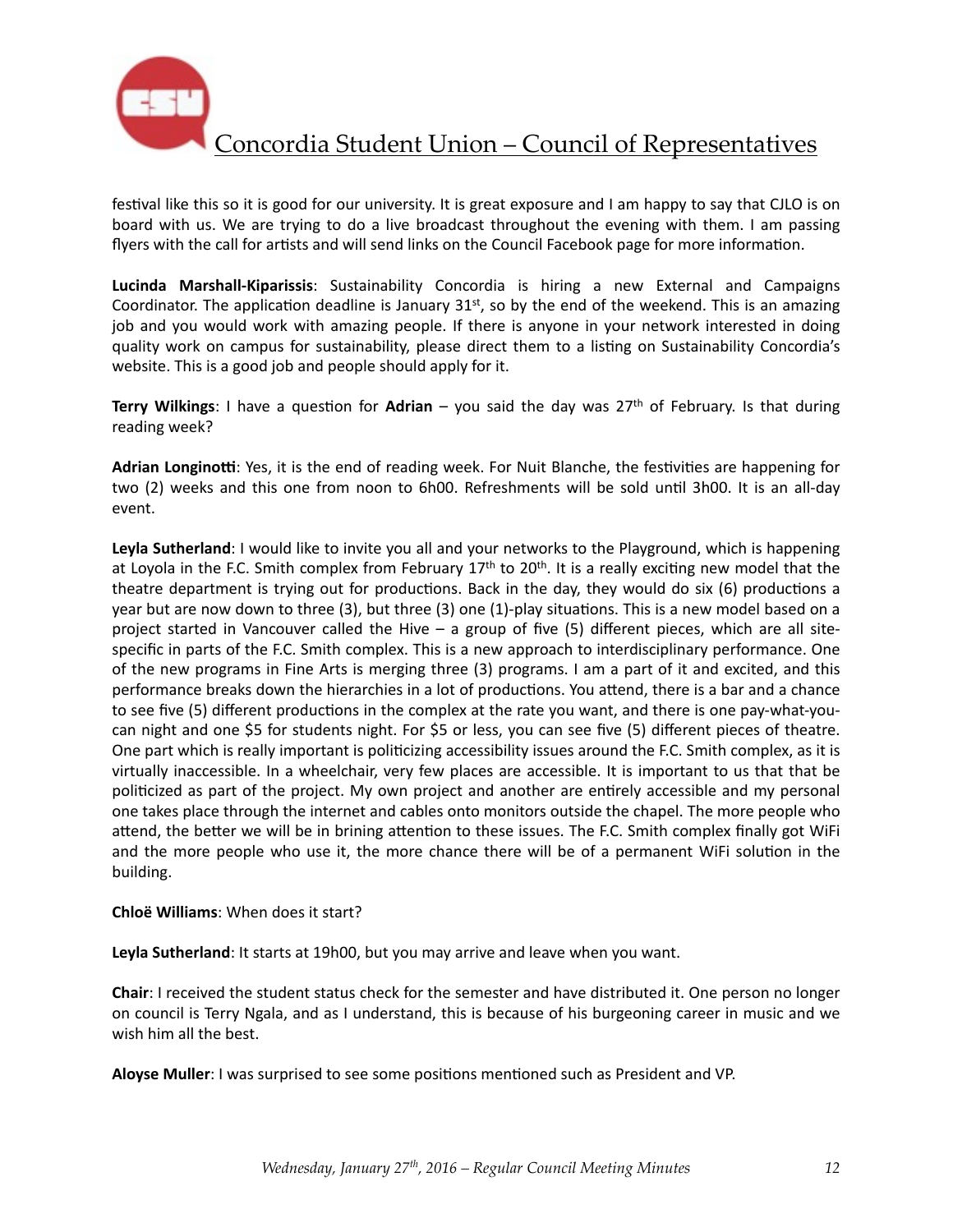

**Chair**: That is true, I will update that.

## **12. ADJOURNMENT**

**Marcus Peters** moves to adjourn. Seconded by Armani Martel.

**VOTE** In favour : 19 Opposed: 0 Abstentions: 0

*Motion carries.* 

*Meeting is adjourned at 20h50.*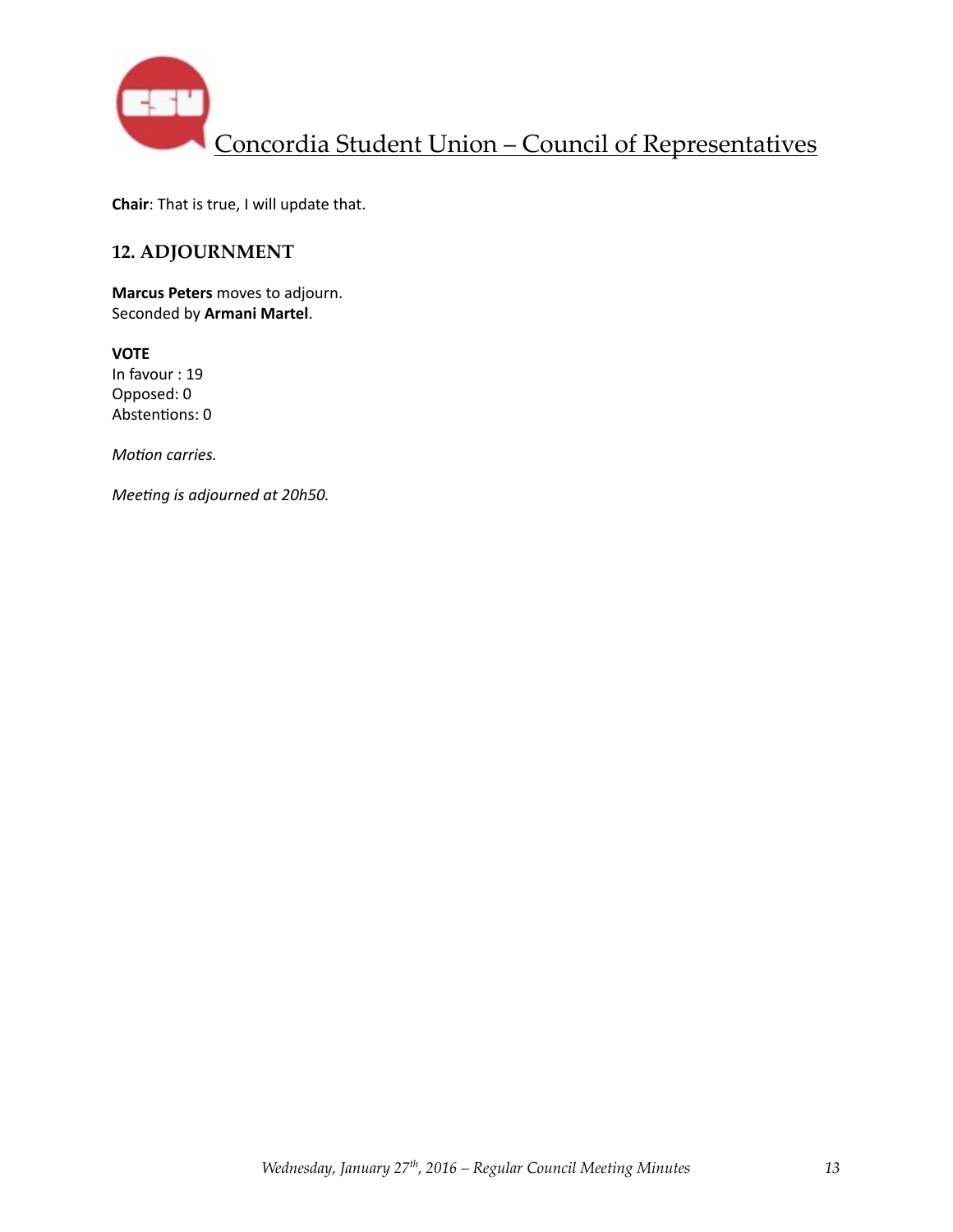

# **CSU Special Council Meeting** Wednesday, January 27<sup>th</sup>, 2016 **H-767, 18h30, S.G.W. Campus**

## **Summary of Motions Carried**

## **2. ROLL CALL**

A motion was carried to excuse Hayley Currier, Benjamin Prunty and Lori Dimaria from this meeting of Council. 

*– Jenna Cocullo (Aloyse Muller)*

## **6. APPOINTMENTS**

## **c) Library Services Fund Commi\_ee**

A motion was carried to appoint Aloyse Muller to the Library Services Fund Committee.

*– Aloyse Muller (Lucinda Marshall-Kiparissis)* 

### **9. NEW BUSINESS – SUBSTANTIVE**

## **a) January 13th RCM Minutes**

A motion was carried to approve the minutes of the January  $13<sup>th</sup>$  Regular Council Meeting.

*– Marcus Peters (Jenna Cocullo)* 

## **b) CATs**

The following motion was carried:

WHEREAS the Concordia administration cosponsored charges against 25 students carrying out democratically decided upon mandates during the Spring student strike of 2015;

WHEREAS student associations have a right to make democratic collective decisions that are binding and respected by the entire Concordia Community;

WHEREAS these charges have forced students to undergo an arduous eight month long process that has had a negative impact on their mental health and academic performance;

WHEREAS the Concordia Against Tribunal (CATs) campaign was developed to stand in solidarity with charged students, in order to raise awareness as well as apply pressure on the administration;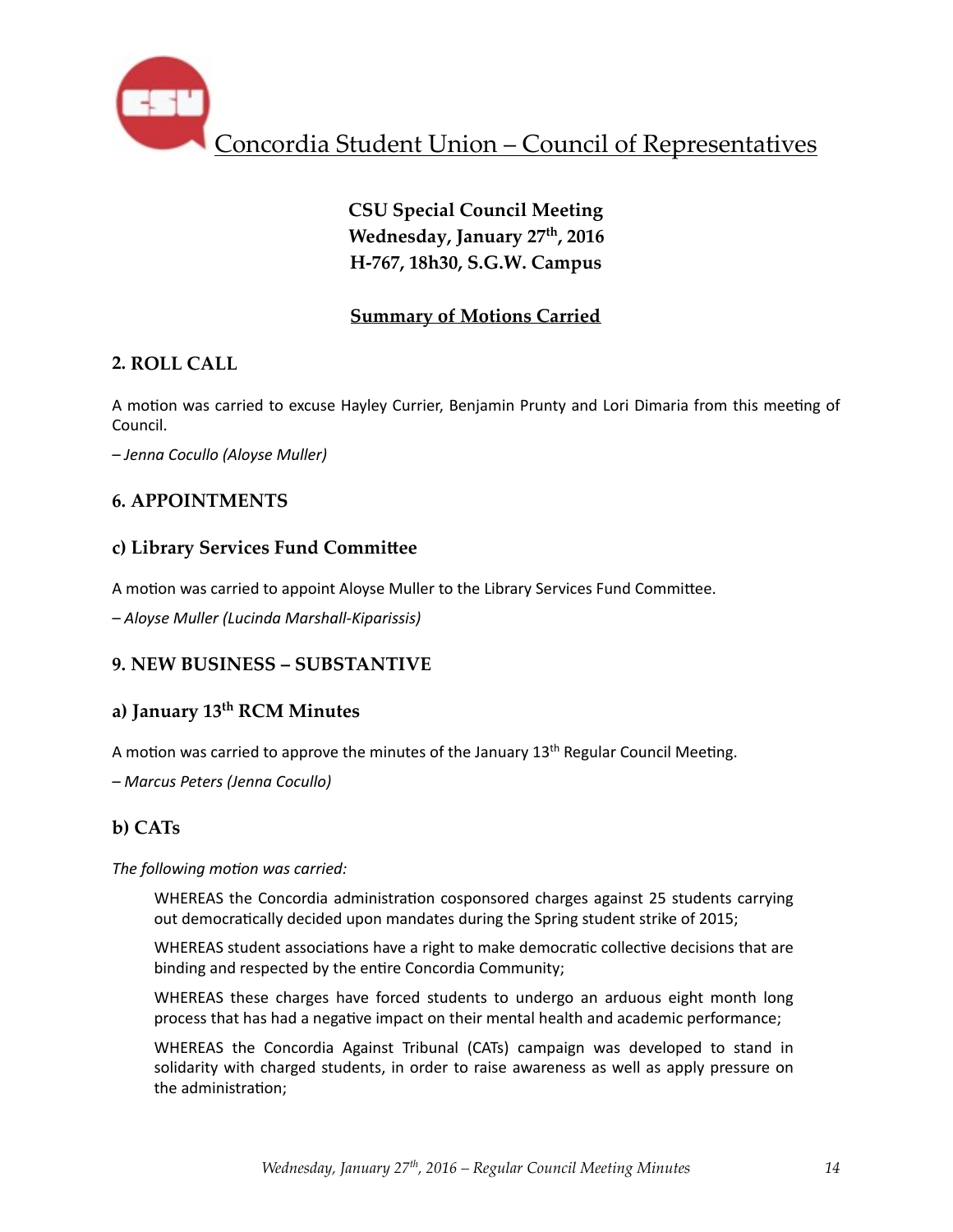

WHEREAS students, professors and organizations have been signing onto the CATs demands as adopted by the CATs Assembly of Jan 12th, 2016;

WHEREAS according to article 11.6 of our positions book, the CSU "opposes the use of internal university judicial means against students to solve questions of a political nature."

BE IT RESOLVED THAT the Concordia Student Union officially sign on to the following list of demands; 

Drop the Charges

- University retract itself as a co-complainant
- Professors drop the charges
- Stop the tribunal's process immediately

Reparations for students

- Amnesty for all students charged
- Official letter of apology from the university
- Support to alleviate mental health impact suffered by students charged.

*– Gabriel Velasco (Marcus Peters)* 

### **c) Daycare Design Phase II**

The following motion was carried:

WHEREAS the CSU Daycare and Nursery is submitting a permit application with the Ministère de la famille in order to begin construction on the building secured at 1424 Bishop St;

WHEREAS the CSU has received a promising offers of services from two engineering firms with experience on childcare centre projects;

BE IT RESOLVED THAT a total of \$20 500, plus relevant taxes, be approved to complete the electrical/mechanical and structural engineering mandates for the CSU Daycare and Nursery project, to be expensed from the Student Space Accessible Education and Legal Contingency Fund;

BE IT FURTHER RESOLVED THAT the previous be contingent on the approval from the Fund Committee in accordance with Special By-Laws I and J.

*– Marion Miller (Leyla Sutherland)* 

#### **d) CUSACorp Transition**

The following motion was carried: